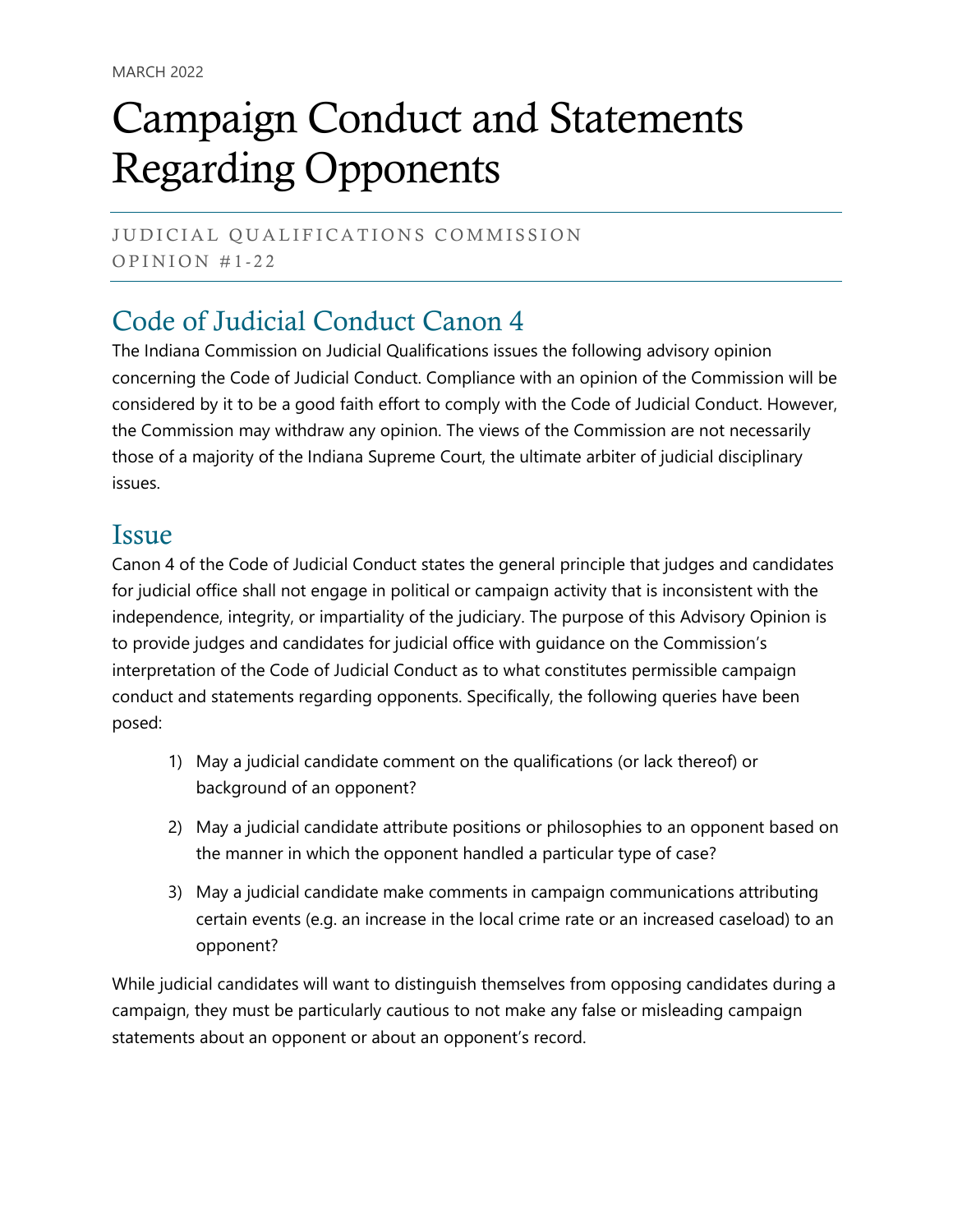## Analysis

Public confidence in the independence, integrity, and impartiality of judges is essential for a healthy judiciary. Even when subject to public election, judges serve a fundamentally different role than legislative and executive branch officials. Jud. Cond. R. 4.1, cmt. 1. "Voters elect mayors, city councilmen, governors, state legislators, presidents and members of congress to pursue certain public policies. But voters elect judges to 'listen and rule impartially on the issues brought before the bench.'" [Matter of Bybee, 716 N.E.2d 957, 959-60 \(Ind. 1999\)](https://perma.cc/B98S-QLY7) (citing Randall T. Shepard, *Campaign Speech: Restraint and Liberty in Judicial Ethics*, 9 Geo. J. Legal Ethics 1059, 1075-77 (1996)).

The way a judicial candidate campaigns for judicial office can directly affect public perception regarding the candidate's subsequent ability to impartially provide litigants with due process and due course of law. *Id*. at 960. Litigants may believe that judges will act in a way consistent with their campaign behavior. *Id*.

This concern arises not only when judicial candidates make "pledges, promises, or commitments" that are inconsistent with the impartial performance of the adjudicative duties of judicial office, but also when candidates engage in campaign conduct and speech that undermines public confidence in the judiciary. For instance, if a candidate releases misleading campaign materials, the public later may question the candidate's integrity and decision making in future court cases if the candidate wins. Therefore, it is important for judicial candidates to be scrupulously fair and accurate in all communications issued by the candidates or their campaign committees.[1](#page-1-0)

<span id="page-1-0"></span><sup>1</sup> While remaining mindful of the "cherished place free and unfettered campaign speech holds in our constitutional order," the interest in free speech must be balanced against the countervailing interests in due process and impartiality. *Matter of Bybee,* [716 N.E.2d. at 959.](https://perma.cc/B98S-QLY7) Significantly, judges and judicial candidates are encouraged to engage in temperate and judicious speech on a variety of subjects "so long as the speech does not compromise the high ethical standards by which judges, unlike other citizens, are held." *[Public Admonition of Letsinger](https://perma.cc/N65M-CHQT)* (Ind. 1997).

Truthfulness and integrity are two such high standards expected of those seeking judicial office, and the State has a compelling interest in safeguarding the public's confidence in maintaining those values in the judiciary. *Se[e Williams-](https://perma.cc/5A6Z-GPGH)Yulee v. Florida Bar*[, 575 U.S. 433, 447 \(2015\)](https://perma.cc/5A6Z-GPGH) ("The concept of public confidence in judicial integrity does not easily reduce to precise definition, nor does it lend itself to proof by documentary record. But no one denies that it is genuine and compelling."); *see also [Landmark Communications, Inc. v. Virginia](https://perma.cc/LN62-DE58)*, 435 U.S. 829, 848 (1978) (Stewart, J., concurring) ("There could hardly be a higher governmental interest than a State's interest in the quality of its judiciary."); *Winter v. Wolnitzek*, 834 F.3d 681, 693 (6<sup>th</sup> Cir. 2016).

Quite simply, "Distortions and misrepresentations have no place in campaigns for judicial office … because judges are called upon to administer oaths and are 'sworn to uphold the law and seek the truth,'" and "[t]he integrity of a candidate who runs misleading campaign ads is compromised even before he or she takes the oath of office." NY Adv. Comm. on Jud. Ethics, *[New York Judicial Campaign Ethics Handbook](https://perma.cc/UGH8-RPAE)*, p. 33 (2019).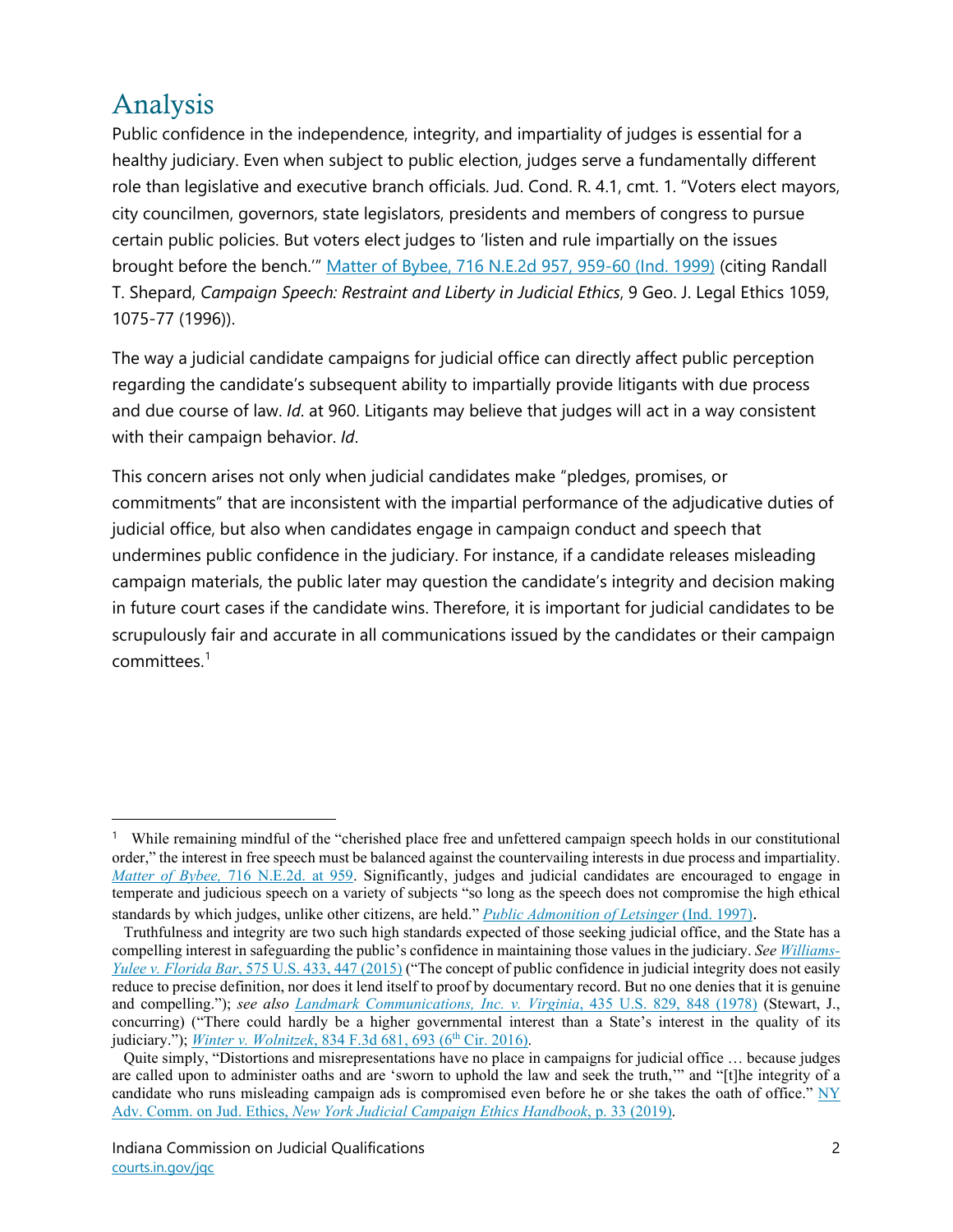#### A. Potentially Misleading Statements about an Opponent's Qualifications or Background

In seeking judicial office by election, candidates undoubtedly will want to distinguish themselves from other individuals who are running for the same seat. Such campaign speech typically falls within the realm of protected political speech; however, judicial candidates still must be mindful of their ethical obligation under Rule 4.1(A)(11) of the Code of Judicial Conduct, which prohibits judicial candidates from knowingly, or with reckless disregard for the truth, making any false or misleading statements. This includes false or misleading statements regarding the identity, present position, experience, qualifications, integrity, or fitness for office of a candidate. *See* Jud. Cond. R. 4.1, cmt. 10.

Judicial candidates should ensure that statements expressing subjective views about an opponent's qualifications are truthful and not misleading. For example, a candidate may state that he or she is "more qualified" or "more prepared" than an opponent so long as that opinion is supported by the candidate's actual experiences and professional background in comparison to the opponent's. *See, e.g., [NY Adv. Comm. on Jud. Ethics,](https://perma.cc/BZY2-H8TC)* Op. 17-139 (June 21, 2018)*.* A candidate should also take care to corroborate information that the candidate relies on when criticizing an opponent's experience or qualifications, as failure to do so could lead to false or misleading statements that could subject the candidate to discipline. *See, e.g., [Inquiry](https://perma.cc/2TC4-Z3NQ)  Concerning DuPont*[, 252 So.3d 1130, 1143 \(Fla. 2018\);](https://perma.cc/2TC4-Z3NQ) *[Disciplinary Counsel v. Tamburrino](https://perma.cc/S67J-EPRZ)*, 87 [N.E.3d 158, 172](https://perma.cc/S67J-EPRZ) (Ohio 2016). In discussing an opponent's qualifications for office, a candidate may comment on an opponent's public disciplinary history (if applicable) but should do so in a manner that maintains the dignity appropriate to judicial office. *See* Jud. Cond. R. 4.2(A)(1).

However, judicial candidates should be cautious to avoid speculation, hyperbole, innuendo, and omitting salient facts when making statements about an opponent's background or qualifications. *See, e.g., [NY Adv. Comm. on Jud. Ethics,](https://perma.cc/6BUE-VGKD)* Op. 19-112 (October 24, 2019). For example, if an opponent dropped out of law school for a period of time, it would be misleading to suggest the opponent was "flunked" out of law school if the individual may have taken a leave for another reason, such as to care of an ailing parent.

#### B. Potentially Misleading Statements about an Opponent's Positions or Rulings

When evaluating whether to comment on specific aspects of an opponent's record or judicial philosophy, a judicial candidate should consider the ethical perils of: 1) using emotionallycharged buzzwords that carry misleading connotations; 2) casting negative aspersions on certain roles in the legal system as purported evidence of unfitness; or 3) mischaracterizing or overstating the role and powers of the judiciary.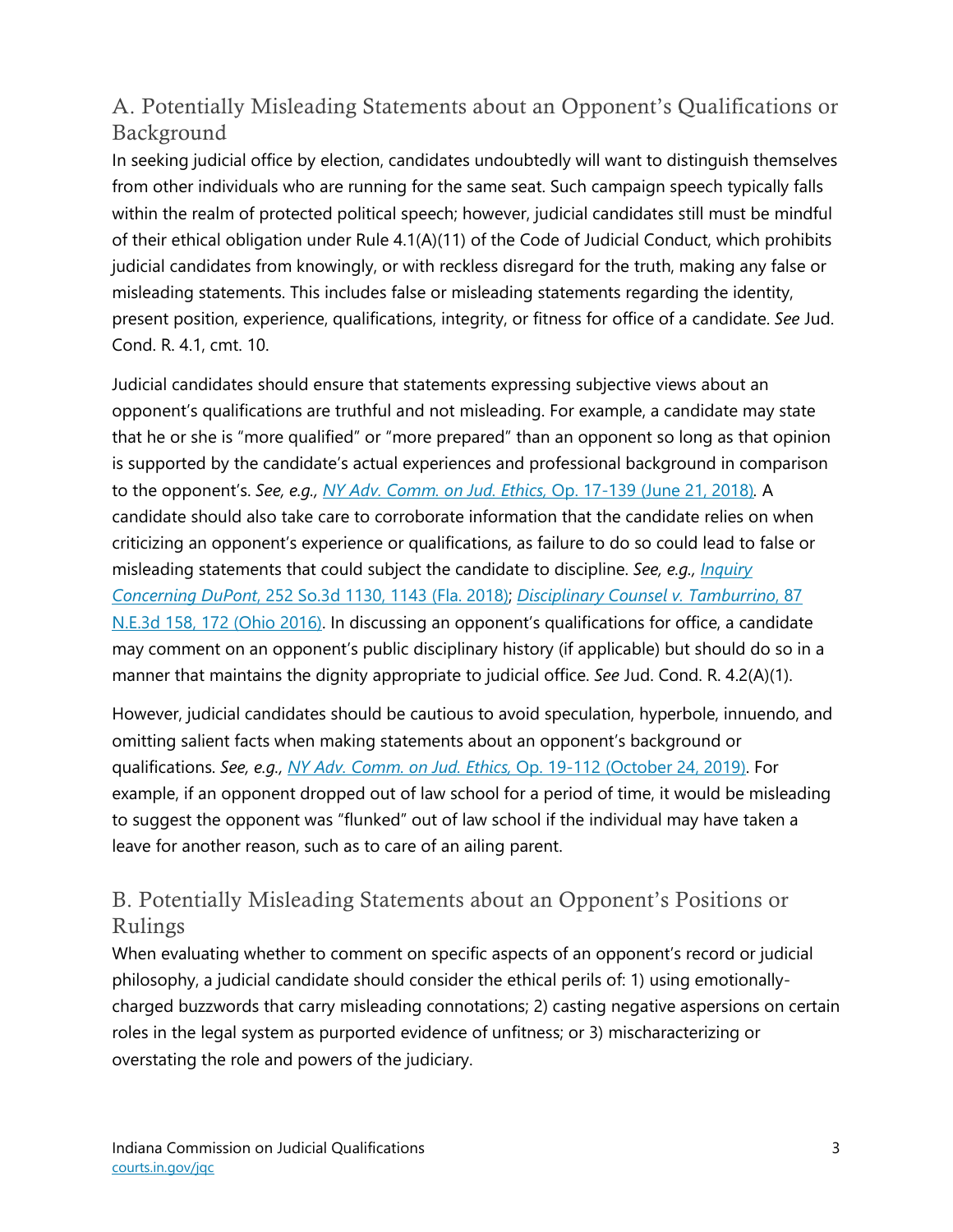A candidate for judicial office should avoid attributing a position or policy perspective to an opponent (such as calling an opponent "liberal" or "soft on crime") based solely on the handling of a particular type of case. Not only does such conduct impinge on the independence, integrity, and impartiality of the judiciary (*see* Jud. Cond. R. 4.2(A)(1)), but it may also raise questions about whether the candidate has acted knowingly or with reckless disregard for the truth by miscasting an opponent's views. Jud. Cond. R. 4.1(A)(11). In *[In re Judicial Campaign Against Hein](https://perma.cc/ERR8-FS5T)*, [706 N.E.2d 34, 37 \(Ohio 1999\),](https://perma.cc/ERR8-FS5T) the Ohio Commission of Judges noted that such terms did not allow for a fair and accurate portrayal of the incumbent judge-opponent's overall record and were inappropriate in judicial campaigns.

Likewise, attempts to characterize an opponent as unfit for judicial office because of the legal role the opponent performs in the justice system will be viewed with disfavor. In *[Inquiry](https://perma.cc/A489-8F9Q)  Concerning Santino*[, 257 So.3d 25, 27-28 \(Fla. 2018\),](https://perma.cc/A489-8F9Q) the Florida Supreme Court removed a judge for campaign statements that described her opponent as representing "individuals who commit heinous crimes" rather than victims and as "making a lot of money" freeing the worst criminals. The Florida Supreme Court determined that the respondent's campaign statements evinced clear bias against criminal defendants and falsely communicated to the public that her opponent was unfit for judicial office "because of the type of law he practiced, and the type of clients he represented." *Id*. at 35-36.

Mischaracterizing an opponent's rulings or actions by promoting the public's misunderstanding of the judiciary's role also is inconsistent with the Code of Judicial Conduct. In *[In re Judicial](https://perma.cc/U8CM-NNA4)  [Campaign Complaint Against Kienzle](https://perma.cc/U8CM-NNA4)*, 708 N.E.2d 800, 802 (Ohio 1999), an Ohio judicial candidate was disciplined for inaccurately stating in campaign materials that his opponent "imposed \$430,000 in taxes on [county residents]. The Court of Appeals said he was wrong." The statement involved the incumbent judge-candidate's ruling on the interpretation of a statute in a tax case but never mentioned that a judge has no authority to impose taxes. *Id*. The respondent's materials were deemed misleading because the candidate led voters to believe that the judge had the power to levy taxes in our form of government. *Id.*

#### C. Potentially Misleading Statements Attributing Opponents' Actions to Negative Events

A judicial candidate may draw ethical scrutiny by issuing campaign statements that speculate about an opponent's past or future conduct based on incomplete negative statistical or historic data or by drawing misleading conclusions from that data. Before drawing a causal connection in campaign materials, a judicial candidate should consider whether sufficient corroborating evidence exists to establish that an event is tied to an opponent's actions or inactions.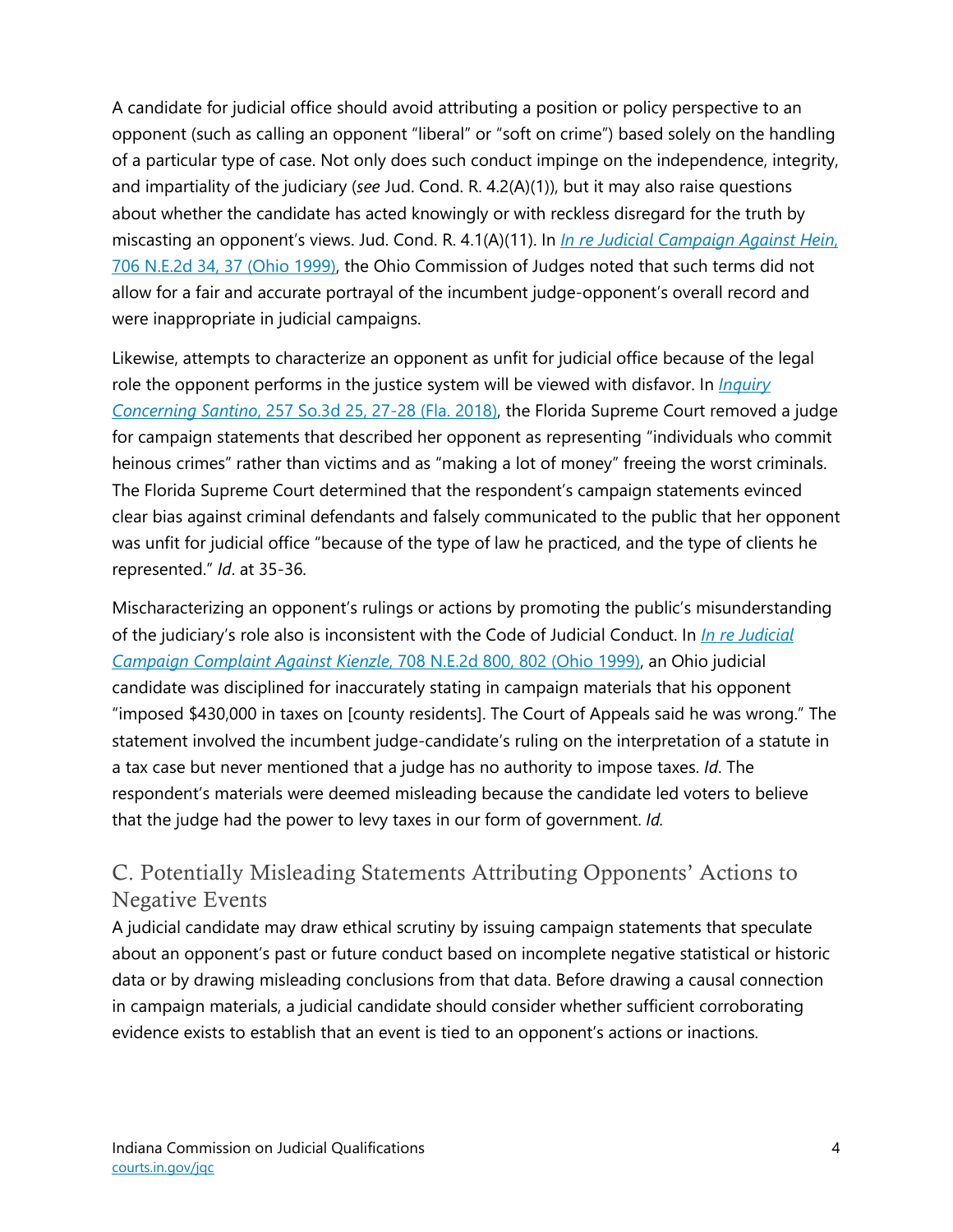In *[Matter of Bybee](https://perma.cc/B98S-QLY7)*, [2](#page-4-0) [716 N.E.2d at 962,](https://perma.cc/B98S-QLY7) the Indiana Supreme Court publicly reprimanded a judicial candidate for distributing a campaign brochure that attributed the doubling of pending cases on the court's docket to the incumbent judge/opposing candidate and asserted that hundreds were waiting for their disputes to be resolved in the incumbent judge's court. *Id.* at 961. The Court concluded, "While Respondent's brochure may have been technically correct, her purpose was to create an impression that [the incumbent judge] was causing needless delays and holding a large number of cases under advisement," when there was contrary evidence, and the respondent failed to fully analyze the data supporting her contentions. *Id.* at 962. By selectively using anecdotal information and statistics, the respondent tried to create the false impression that the incumbent judge was causing needless delays and holding large numbers of cases under advisement, despite her knowledge to the contrary. *Id.* at 963. Such "campaign innuendo or equivocal statements designed to raise doubts about a judge destroy public confidence in the judicial office" and violate judicial conduct rules prohibiting candidates from making knowing misrepresentations of an opponent's record. *Id*.

As part of a candidate's evaluation of whether sufficient corroborating evidence exists to support a causal connection, the candidate should consider whether there are alternative explanations for the negative event (e.g. a rise in local crime rates). The judicial candidate should also consider whether contrary evidence exists refuting the connection. *See, e.g.*, *[NY Adv. Comm.](https://perma.cc/4RJ4-N69U)  on Jud. Ethics,* [Op. 12-129 \(September 13, 2012\)](https://perma.cc/4RJ4-N69U) (advising a candidate who noticed that his incumbent opponent had handled less than one-third of the court's caseload in a two-judge court to consider other reasons for the imbalance prior to making a statement that the opponent was shirking his responsibilities).

This is not to say that judicial candidates are prohibited from ever criticizing an opponent or republishing negative reports about the opponent. Rather, the Commission reminds candidates to be mindful of their ethical obligation to be scrupulously fair and accurate in all statements made by the candidate or the candidate's campaign committee. Jud. Cond. R. 4.1, cmt. 9.

### Conclusion

When engaging in campaign conduct and speech about opponents, judges and judicial candidates must be cognizant of their duties to protect the integrity, independence, and impartiality of the judiciary. Judicial candidates must ensure that statements that they (or their campaign committees) issue: 1) are fair, accurate, and truthful; 2) are factual rather than speculative; 3) do not omit salient facts; 4) are pertinent and material to the office; and 5) do not unfairly question the impartiality of the opponent or the judiciary. Because this analysis often is a fact sensitive one, the Commission encourages all judges and judicial candidates to consult

<span id="page-4-0"></span><sup>2</sup> In *Matter of Bybee,* the Court addressed the application of Canon 5(A)(3)(d)(iii) of the Code of Judicial Conduct, which was replaced by Rule 4.1(A)(11). *Id.* at 958.